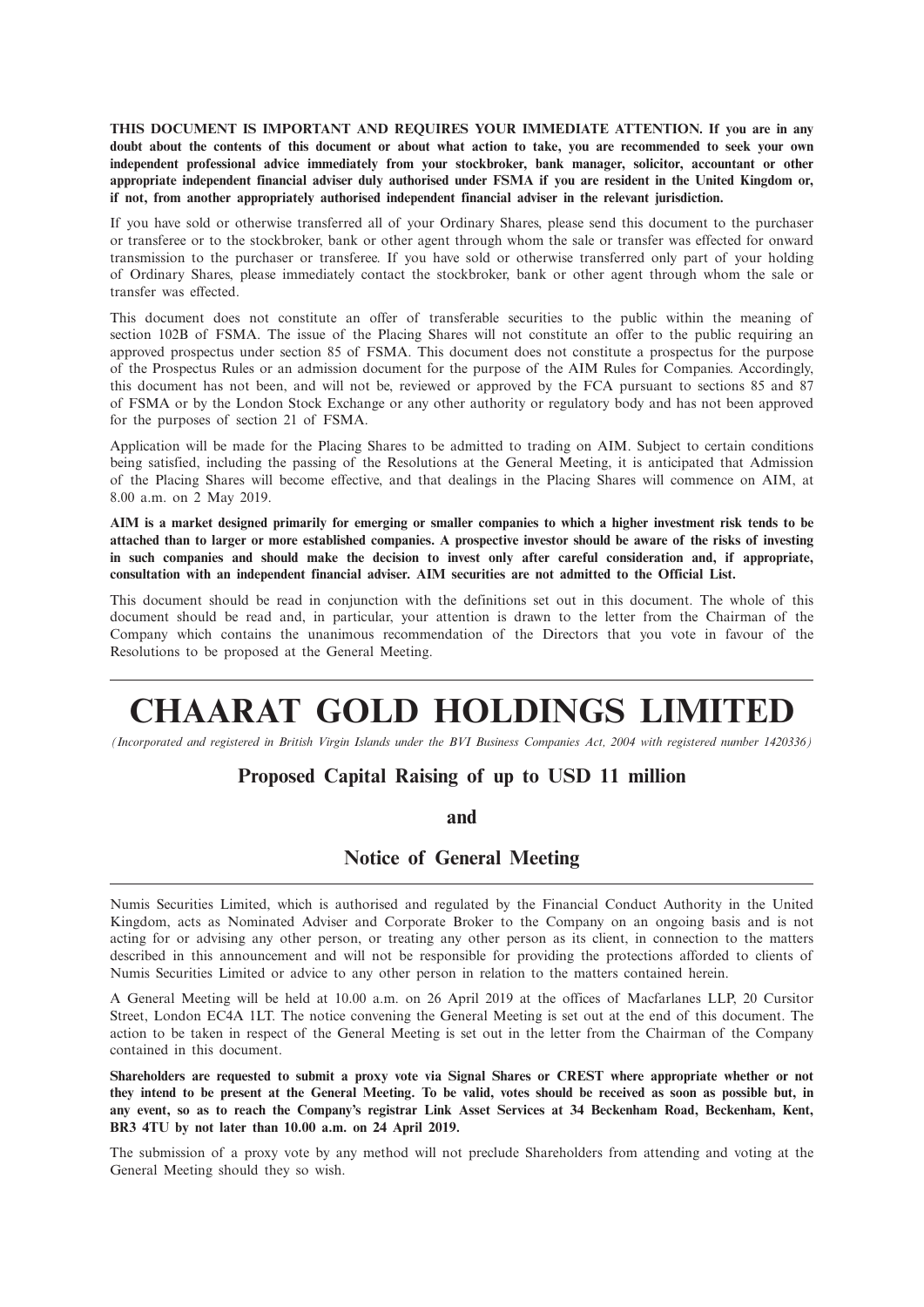Shareholders who hold their Existing Ordinary Shares in uncertificated form in CREST may use the CREST Proxy Voting Service in accordance with the procedures set out in the CREST Manual as explained in the notes accompanying the Notice of General Meeting at the end of this document. Proxies submitted via CREST must be received by the Company's registrar (ID RA10) by no later than 10.00 a.m. on 24 April 2019 (or if the General Meeting is adjourned, 48 hours before the time fixed for the adjourned meeting).

The Placing Shares will rank *pari passu* in all respects with the Existing Ordinary Shares when issued and fully paid.

#### **Important information**

None of the Placing Shares or this document nor any other document connected with the Placing Shares have been or will be approved or disapproved by the US Securities and Exchange Commission, any state securities commission in the United States or any US regulatory authority, nor have any of the foregoing authorities passed upon or endorsed the merits of the offering of the Placing or the accuracy or adequacy of this document or any other document connected with the Placing. Any representation to the contrary is a criminal offence in the United States.

The Placing Shares have not been and will not be registered under the Securities Act or under any securities laws of any state or other jurisdiction of the United States, and may not be offered or sold in the United States except pursuant to an exemption from, or in a transaction not subject to, the registration requirements of the Securities Act and in compliance with any applicable securities laws of any state or other jurisdiction of the United States.

There will be no public offer of the Placing Shares in the United States. The Placing Shares are being offered and sold outside the US in reliance on Regulation S under the Securities Act. The Placing Shares have not been approved or disapproved by the US Securities and Exchange Commission, any state securities commission in the US or any other US regulatory authority, nor have any of the foregoing authorities passed upon or endorsed the merits of the offering of the Placing Shares or the accuracy or adequacy of this announcement. Any representation to the contrary is a criminal offence in the US.

The Placing Shares have not been and will not be registered under the relevant laws of any state, province or territory of any jurisdiction and may not be offered, sold, resold, taken up, transferred, delivered or distributed, directly or indirectly, within any jurisdiction other than the UK and the EU except pursuant to an applicable exemption from registration requirements. There will be no public offer of Placing Shares in Australia, Canada, Japan, the Republic of South Africa or the US.

This document does not constitute, or form part of, a prospectus relating to the Company, nor does it constitute or contain any invitation, offer or recommendation to any person, or any public offer, to subscribe for, purchase or otherwise acquire any shares in the Company or advise persons to do so in any jurisdiction, nor shall it, or any part of it form the basis of or be relied on in connection with any contract or as an inducement to enter into any contract or commitment with the Company. References to the "Company" will also be deemed to include its subsidiaries, both directly and indirectly held (including through nominees), all wholly owned. Investing in the Company may expose an individual to a significant risk of losing all of the property or other assets invested. The information in this document is being supplied for information purposes only.

Participation in the Capital Raising will be for invited subscribers only and members of the public are not eligible to take part in the Capital Raising. The details of the Capital Raising contained in this document are for information purposes only. No public offer of securities of the Company is being made in the United Kingdom, the United States or elsewhere.

No reliance may be placed for any purpose whatsoever on the information or opinions contained in this document or on its completeness. No representation or warranty, express or implied, is given by the Company as to the accuracy or completeness of the information or opinions contained in this document, and the information in this document is subject to updating, completion, revision, amendment and verification, which may result in material changes. The information contained in this document has not been independently verified. Any recipient of this document who is in any doubt about the Placing or other matters to which this document relates (including whether such recipient qualifies as an International Relevant Person or a US accredited investor) should consult an authorised person specialising in advising on investments of this kind. This document does not constitute a recommendation regarding the shares of the Company, and should not be construed as legal, business, tax or investment advice.

This document is not for release, publication or distribution, directly or indirectly, in or into Canada, the Republic of South Africa, Japan or any jurisdiction where to do so might constitute a violation of local securities laws or regulations.

The distribution of this document in jurisdictions other than the UK may be restricted by law and therefore persons into whose possession this document and/or accompanying documents come should inform themselves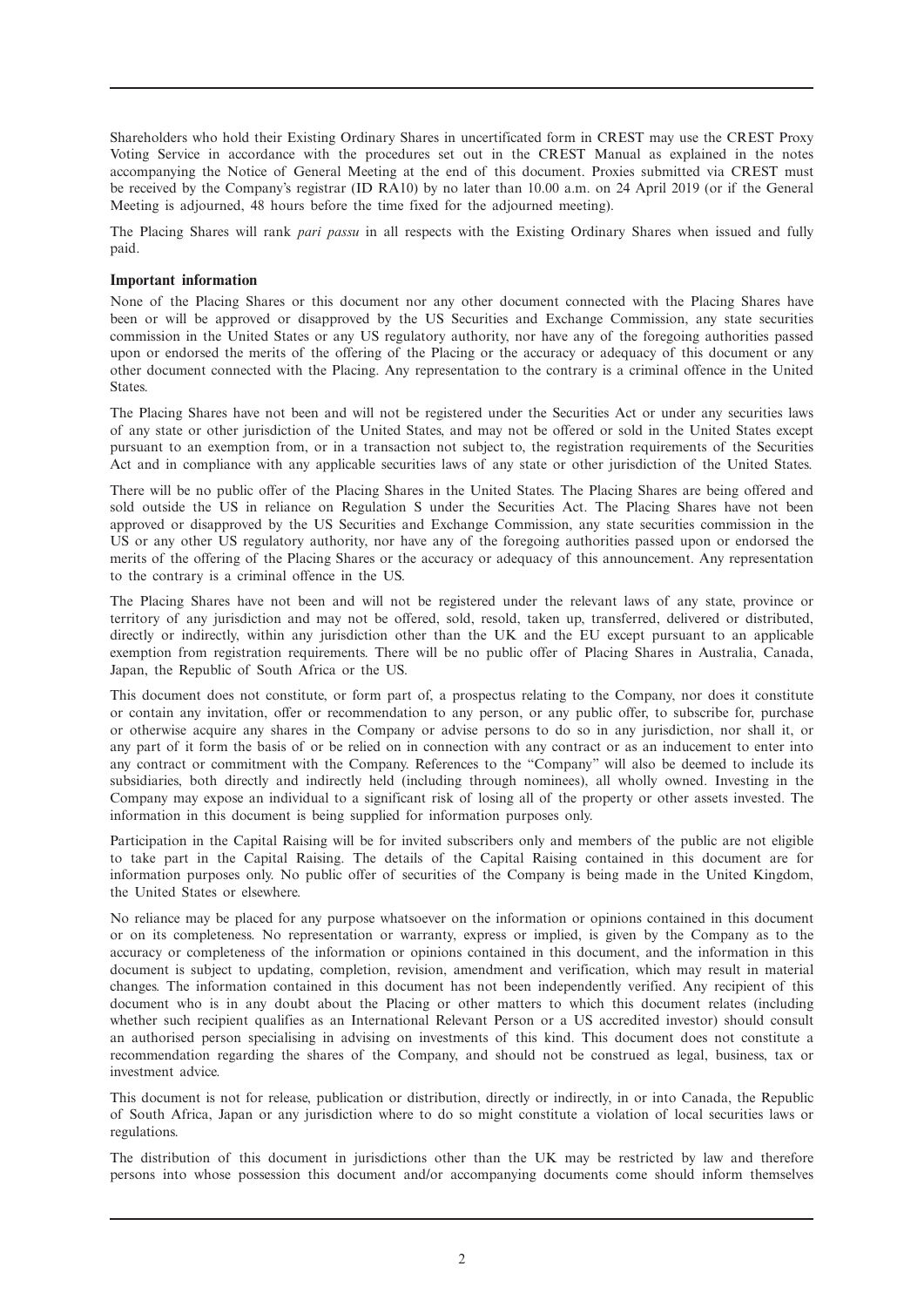about and observe any such restrictions. Any failure to comply with any such restrictions may constitute a violation of the securities laws or regulations of such jurisdictions.

This document contains forward-looking statements. These statements relate to the future prospects, developments and business strategies of the Company. Forward-looking statements are identified by the use of such terms as "believe", "could", "envisage", "estimate", "potential", "intend", "may", "plan", "will" or variations or similar expressions, or the negative thereof. The forward-looking statements contained in this document are based on current expectations and are subject to risks and uncertainties that could cause actual results to differ materially from those expressed or implied by those statements. If one or more of these risks or uncertainties materialise, or if underlying assumptions prove incorrect, the Company's actual results may vary materially from those expected, estimated or projected. Given these risks and uncertainties, certain of which are beyond the Company's control, potential investors should not place any reliance on forward-looking statements. These forward-looking statements speak only as at the date of this document. Except as required by law, the Company undertakes no obligation to publicly release any update or revisions to the forward-looking statements contained in this document to reflect any change in events, conditions or circumstances on which any such statements are based after the time they are made.

Certain figures and percentages contained in this document, including financial information, have been subject to rounding adjustments. Accordingly, in certain instances, the sum or percentage change of the numbers contained in this document may not conform exactly with the total figure given.

In accordance with the AIM Rules for Companies, this document will be made available on the Company's website: https://www.chaarat.com/our-news/.

This document is dated 2 April 2019.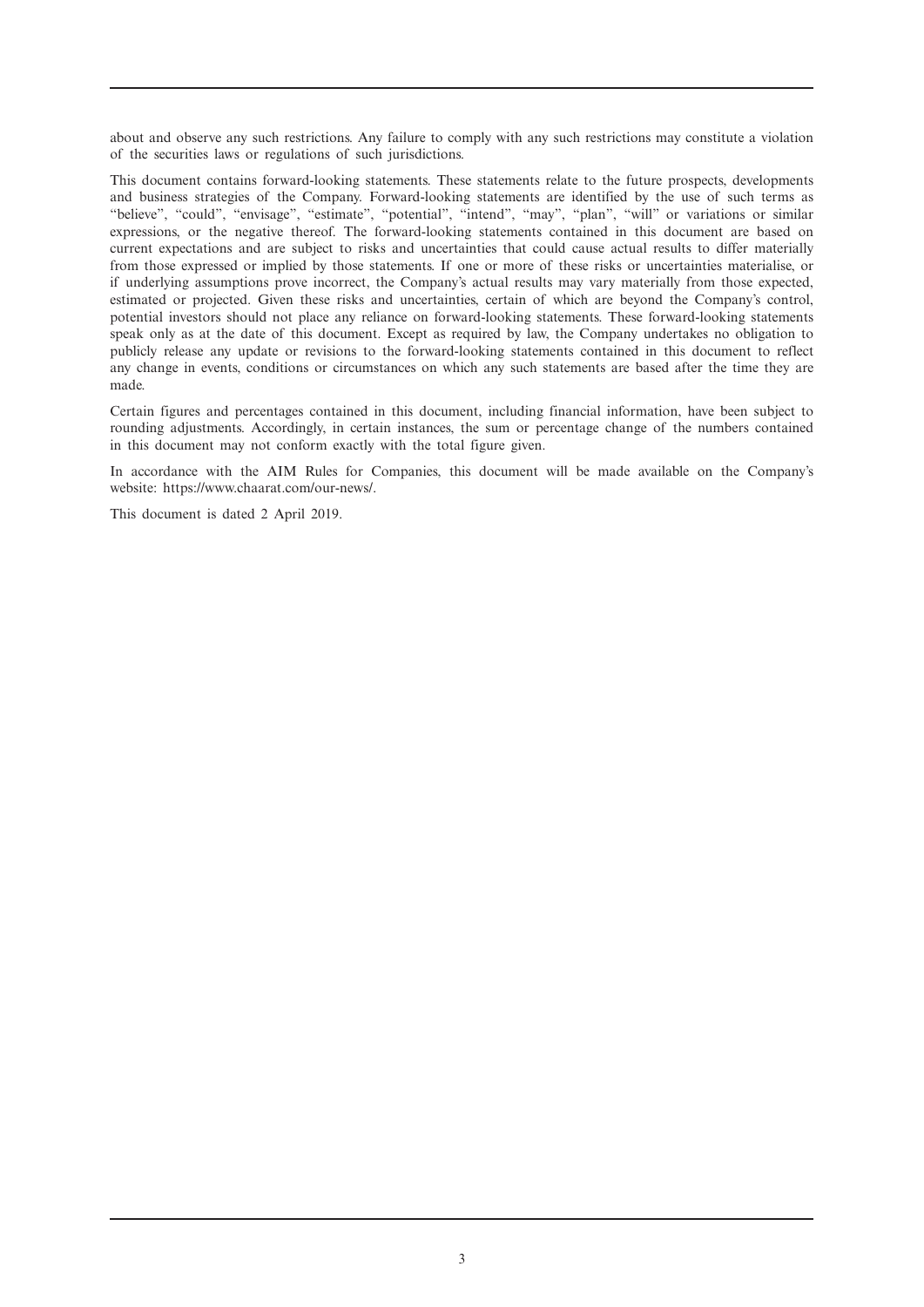# **CONTENTS**

| <b>Section</b> | Page |
|----------------|------|
|                |      |
|                | 6    |
|                |      |
|                | 10   |
|                |      |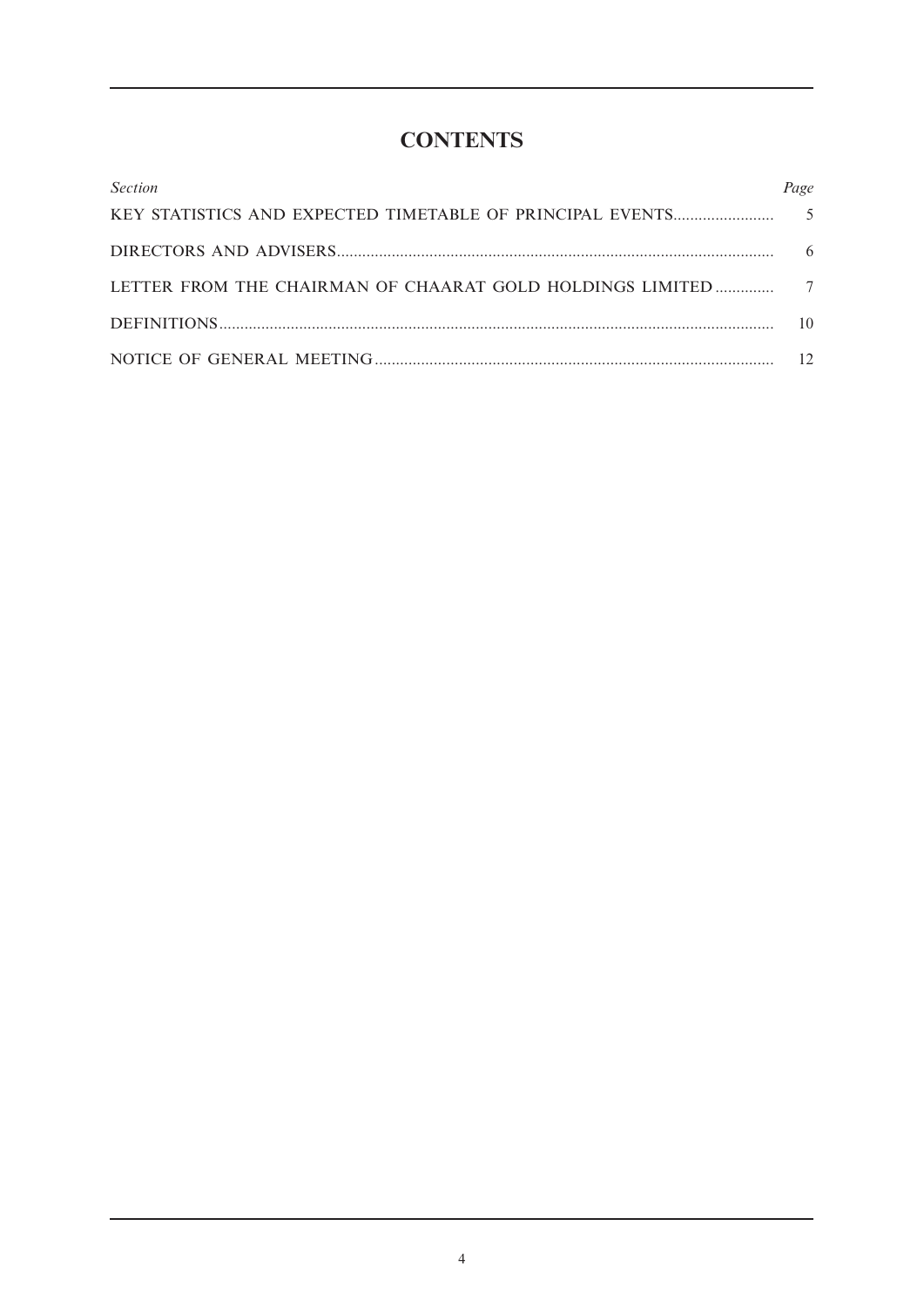# **KEY STATISTICS**

| Number of Existing Ordinary Shares                           | 395, 167, 015                |
|--------------------------------------------------------------|------------------------------|
| Number of Placing Shares                                     | 2,553,333                    |
| Issue Price (per Placing Share)                              | 30 pence                     |
| Gross proceeds of the Capital Raise                          | approximately USD 11 million |
| Placing Shares as a percentage of the Enlarged Share Capital | $0.64$ per cent.             |

### **EXPECTED TIMETABLE OF PRINCIPAL EVENTS**

| Announcement of the Placing                                                                                                            | 1 April 2019                |
|----------------------------------------------------------------------------------------------------------------------------------------|-----------------------------|
| Posting of this document to Shareholders                                                                                               | 2 April 2019                |
| Latest time and date for receipt of proxy votes                                                                                        | 10.00 a.m. on 24 April 2019 |
| Placing and Convertible Bond Issue closes                                                                                              | 26 April 2019               |
| General Meeting*                                                                                                                       | 10.00 a.m. on 26 April 2019 |
| Placing Shares allotted, Admission effective and dealings<br>expected to commence in the Placing Shares on AIM                         | 8.00 a.m. on 2 May 2019     |
| Placing Shares credited to CREST stock accounts*                                                                                       | 2 May 2019                  |
| Expected date by which certificates in respect of Placing Shares<br>are to be despatched to certificated Shareholders (as applicable)* | w/c 6 May 2019              |

\* Each of the times and dates in the above timetable is subject to change. If any of the above times and/or dates change, the revised times and/or dates will be notified to Shareholders by announcement through a Regulatory Information Service.

References to time in this document are to London time. The timetable above assumes that the Resolutions are passed at the General Meeting without adjournment.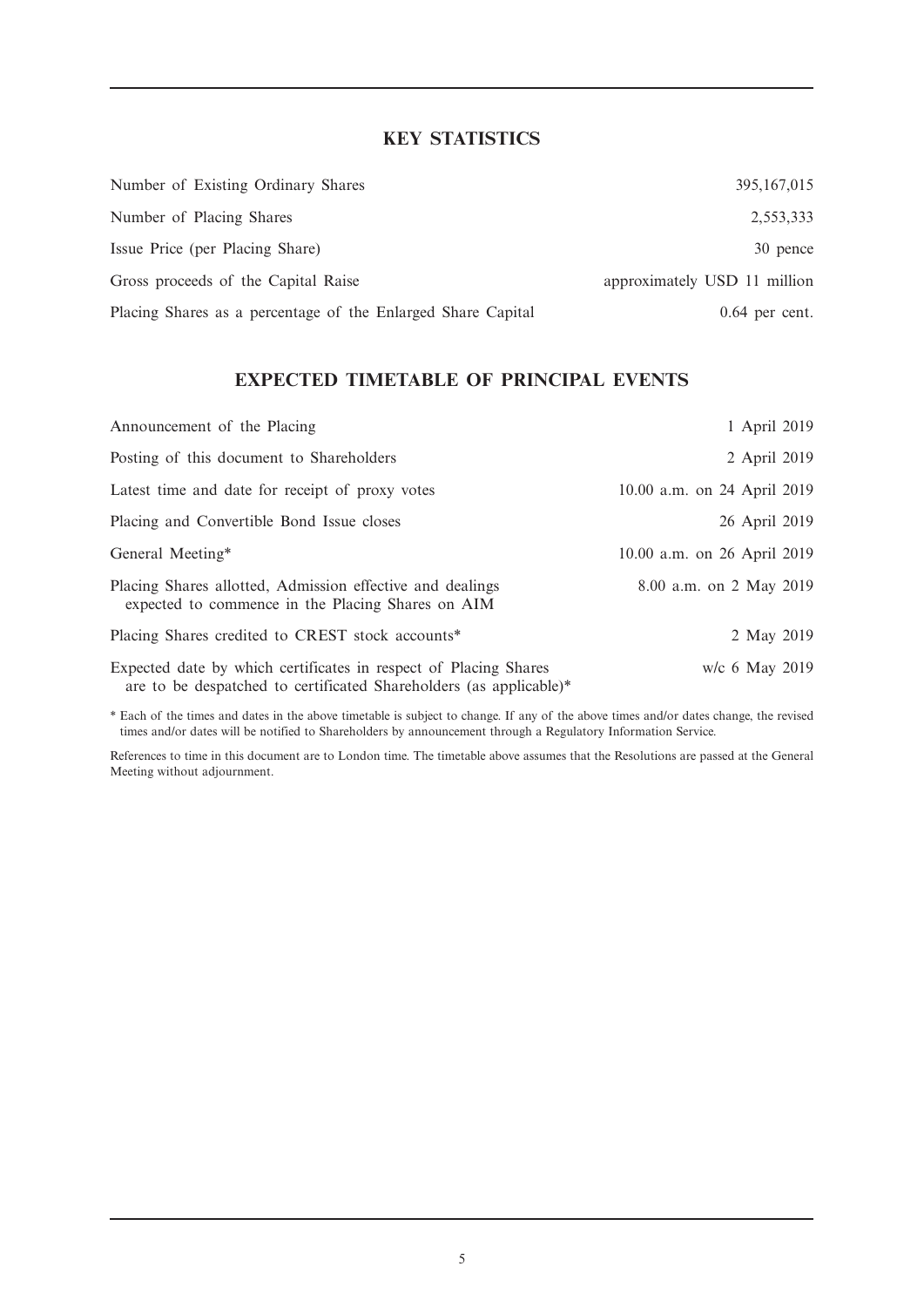# **DIRECTORS AND ADVISERS**

| <b>Directors</b>              | Martin Andersson ( <i>Executive Chairman</i> )<br>Gordon Wylie (Sr. Independent Director and Deputy Chairman)<br>Artem Volynets (Executive Director)<br>Robert D Benbow ( <i>Executive Director</i> )<br>Robert Edwards (Independent Non-Executive Director)<br>Dr Hussein Barma (Independent Non-Executive Director)<br>Warren Gilman (Independent Non-Executive Director) |
|-------------------------------|-----------------------------------------------------------------------------------------------------------------------------------------------------------------------------------------------------------------------------------------------------------------------------------------------------------------------------------------------------------------------------|
| <b>Registered Office</b>      | <b>PO Box 438</b><br>Palm Grove House<br>Road Town, Tortola<br>British Virgin Islands VG1110                                                                                                                                                                                                                                                                                |
| Company website               | https://www.chaarat.com                                                                                                                                                                                                                                                                                                                                                     |
| Legal advisers to the Company | Macfarlanes LLP<br>20 Cursitor Street<br>London EC4A 1LT                                                                                                                                                                                                                                                                                                                    |
| Registrar                     | Link Asset Services<br>34 Beckenham Road<br>Beckenham<br>Kent, BR3 4TU                                                                                                                                                                                                                                                                                                      |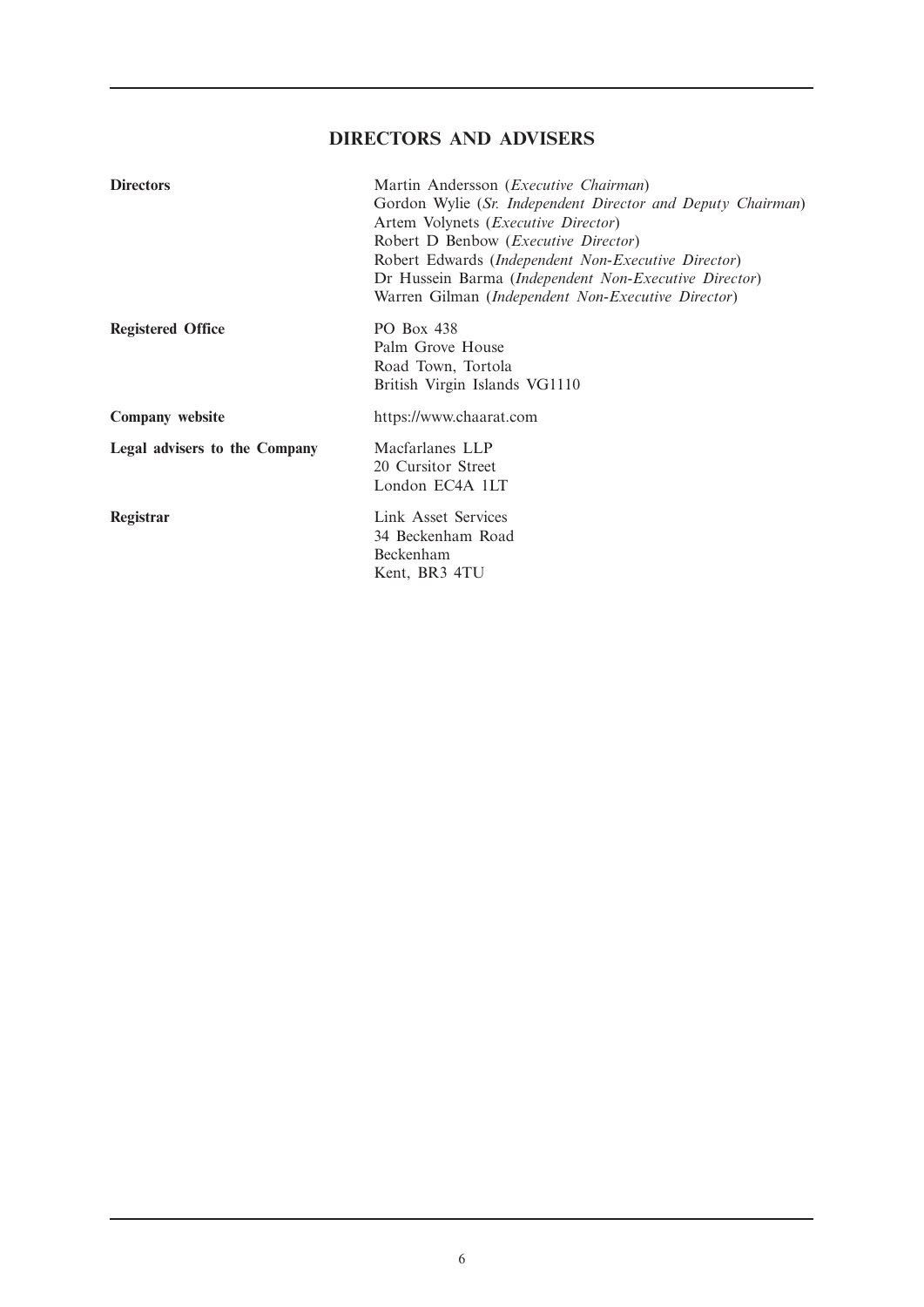# **LETTER FROM THE CHAIRMAN OF CHAARAT GOLD HOLDINGS LIMITED**

Artem Volynets Robert D Benbow Robert Edwards Dr Hussein Barma Warren Gilman

*Directors: Registered Office:* Martin Andersson PO Box 438, Palm Grove House, Road Town Gordon Wylie Tortola, British Virgin Islands VG1110

2 April 2019

Dear Shareholder,

### **Proposed Capital Raising of up to USD 11 million**

**and**

#### **Notice of General Meeting**

#### **1. INTRODUCTION**

Your Board announced on 1 April 2019 that the Company proposes to raise gross proceeds of up to USD 11 million through the issue of Convertible Bonds of USD 10 million and a Placing of up to 2,553,333 new Ordinary Shares at 30 pence per Ordinary Share.

This new fundraise represents a clear expression of confidence in Chaarat's growth trajectory from both internal and external investors. I am delighted that investors recognise the fundamental value of Chaarat, subscribing for equity and bonds at respective premiums to the last share price.

For the Capital Raising to proceed, the Company requires shareholder approval to authorise the Directors to allot the Placing Shares and Convertible Bonds, and disapply pre-emption rights in relation to such allotment.

I am therefore writing to provide you with details of the Capital Raising and to give you notice of the General Meeting at which the resolutions to approve such proposals will be put to Shareholders. The General Meeting is to be held at the offices of Macfarlanes LLP, 20 Cursitor Street, London EC4A 1LT at 10.00 a.m. on 26 April 2019. The formal notice of General Meeting is set out at the end of this document.

The Issue Price for the Placing of 30 pence per Ordinary Share represents a premium of approximately 4 per cent. to the Closing Price of 28.80 pence per Ordinary Share on 29 March 2019, being the last practical date prior to the announcement of the opening of the Placing. The Placing Shares will represent approximately 0.64 per cent. of the Company's Enlarged Share Capital on Admission.

#### **2. DETAILS OF THE CAPITAL RAISING**

#### **Convertible Bond Issue**

The Company is pleased to announce that it has entered into an agreement with a new investor for the subscription and issue of Convertible Bonds for USD 10 million. The agreement is conditional upon the passing of the Resolutions at the General Meeting. The Convertible Bonds are expected to be issued shortly after the General Meeting and receipt of payment on the same terms as the Convertible Bonds issued on 15 January 2019. The issue of USD 10 million of additional Convertible Bonds will bring the total number of Convertible Bonds in issue to USD 39,180,000. The Convertible Bonds have a tenor of 31 October 2021, a conversion price of GBP 0.37 per Ordinary Share and an interest rate of 10 per cent. per year (increasing to 12 per cent. per year from 1 May 2020).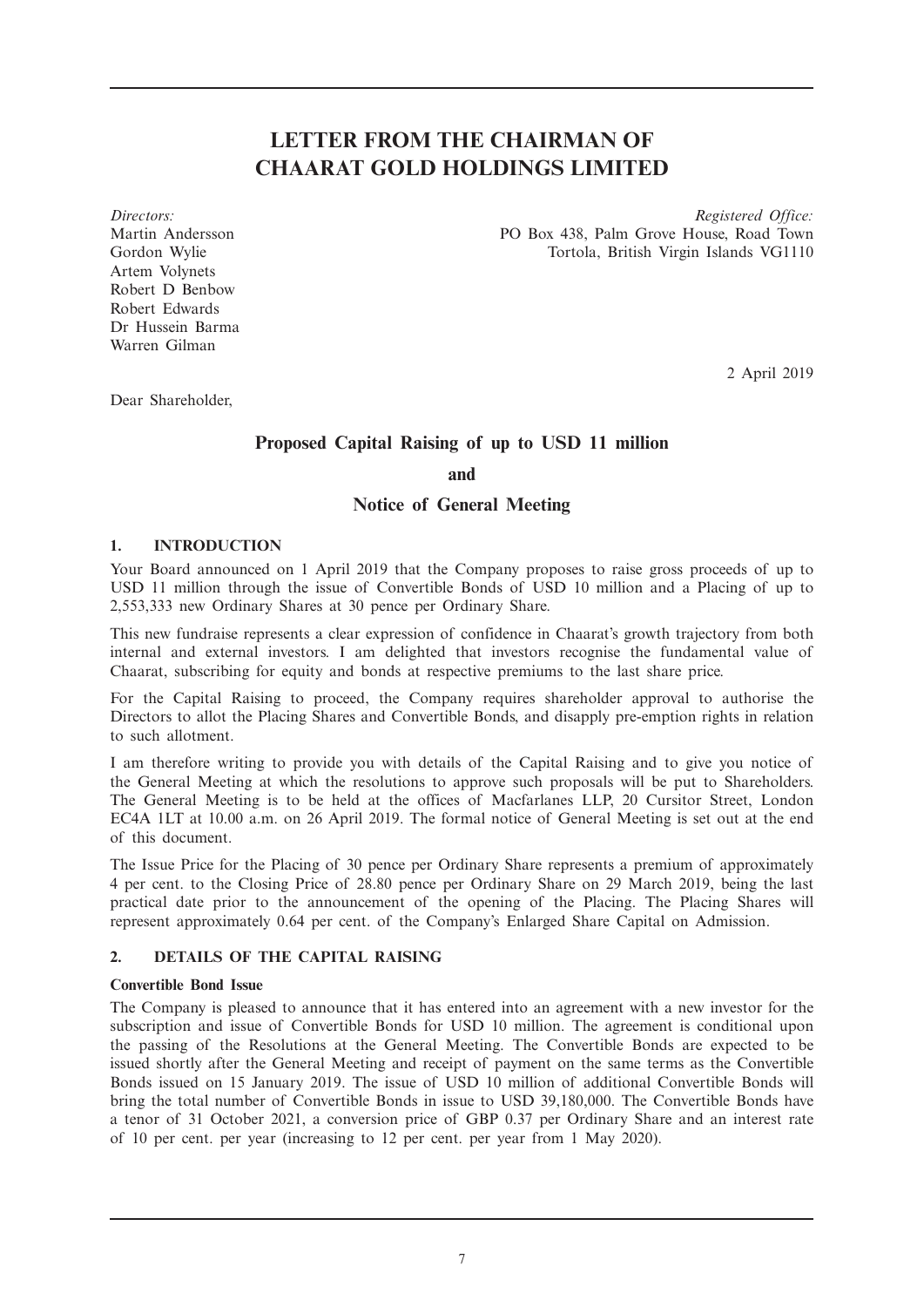#### **Placing**

Certain directors, managers and investors in the Company have given strong indications of interest in subscribing for approximately USD 1 million of Placing Shares at the Issue Price in the Placing. These indications reflect management's ongoing commitment to Chaarat and the conviction of the Company's leadership to keep management's interests in line with those of all investors. An institutional growth capital investor has also expressed strong interest in the Placing.

#### **Additional subscriptions and other matters**

If the Company has demand from investors which exceeds USD 11 million, the Company may consider increasing the size of the Capital Raising by up to USD 5 million. Any decision to upsize would only be made after careful consideration of the prevailing market conditions, the Company's overall financial position, diversity of investors and growth capital opportunities. Any such upsized Capital Raising would be through the Placing and/or a further issue of Convertible Bonds and within the time period of the Placing.

#### **3. USE OF PROCEEDS**

The net proceeds of the Capital Raising will be used by Chaarat for its general corporate purposes, principally for the funding of exploration work at Tulkubash and also to contribute to the capital spend for the construction of Tulkubash, following the Company's construction and mining agreement with Çiftay, the Turkish mining and mine construction contractor. Chaarat continues to advance detailed engineering and has finalised several project components for immediate construction readiness at Tulkubash. The first gold production remains on schedule for 2021.

The Capital Raising, alongside the construction and mining agreement with Çiftay, is a significant milestone for the funding of Tulkubash and a vote of investor confidence in Chaarat's wider growth strategy. It gives the Company access to crucial growth capital and has been structured to minimise dilution to shareholders, a key strategic objective for the Company.

#### **4. DETAILS OF THE PLACING**

The Placing is expected to comprise a placing with directors, managers, institutions and certain other investors, in each case at the Issue Price.

The Company will solicit placees to subscribe for Placing Shares at the Issue Price up to USD 1 million. Placees may choose to settle the subscription amount in respect of the Placing Shares allocated to them in GBP or USD at an exchange rate of GBP 1 to USD 0.766. The Board intends to make an application or applications for the Placing Shares to be admitted to trading on AIM, with the expectation that Admission will become effective on or prior to 2 May 2019.

The Placing is conditional upon firm commitments being received and legally binding agreements being entered into in respect of the Placing, the Resolutions being duly passed by Shareholders at the General Meeting and Admission becoming effective.

The Placing Shares, when issued, will be fully paid and will rank *pari passu* in all respects with the Existing Ordinary Shares, including the right to receive all dividends and other distributions declared, made or paid after the date of issue.

Participation in the Placing will be for invited subscribers only and members of the public are not eligible to take part in the Placing. The details of the Placing in this document are for information purposes only and do not constitute an offer to sell or issue, or the solicitation of an offer to buy or subscribe for Placing Shares. No public offer of securities of the Company is being made in the United Kingdom, the United States or elsewhere.

#### **5. GENERAL MEETING**

Set out at the end of this document is a notice convening the General Meeting to be held at the offices of Macfarlanes LLP, 20 Cursitor Street, London EC4A 1LT at 10.00 a.m. on 26 April 2019, at which the Resolutions will be proposed to authorise the Board to issue up to 1,000,000,000 additional Ordinary Shares on a non-preemptive basis (which will give sufficient authority for the issue of the Placing Shares and the Convertible Bond Issue as well as allowing the Company further flexibility in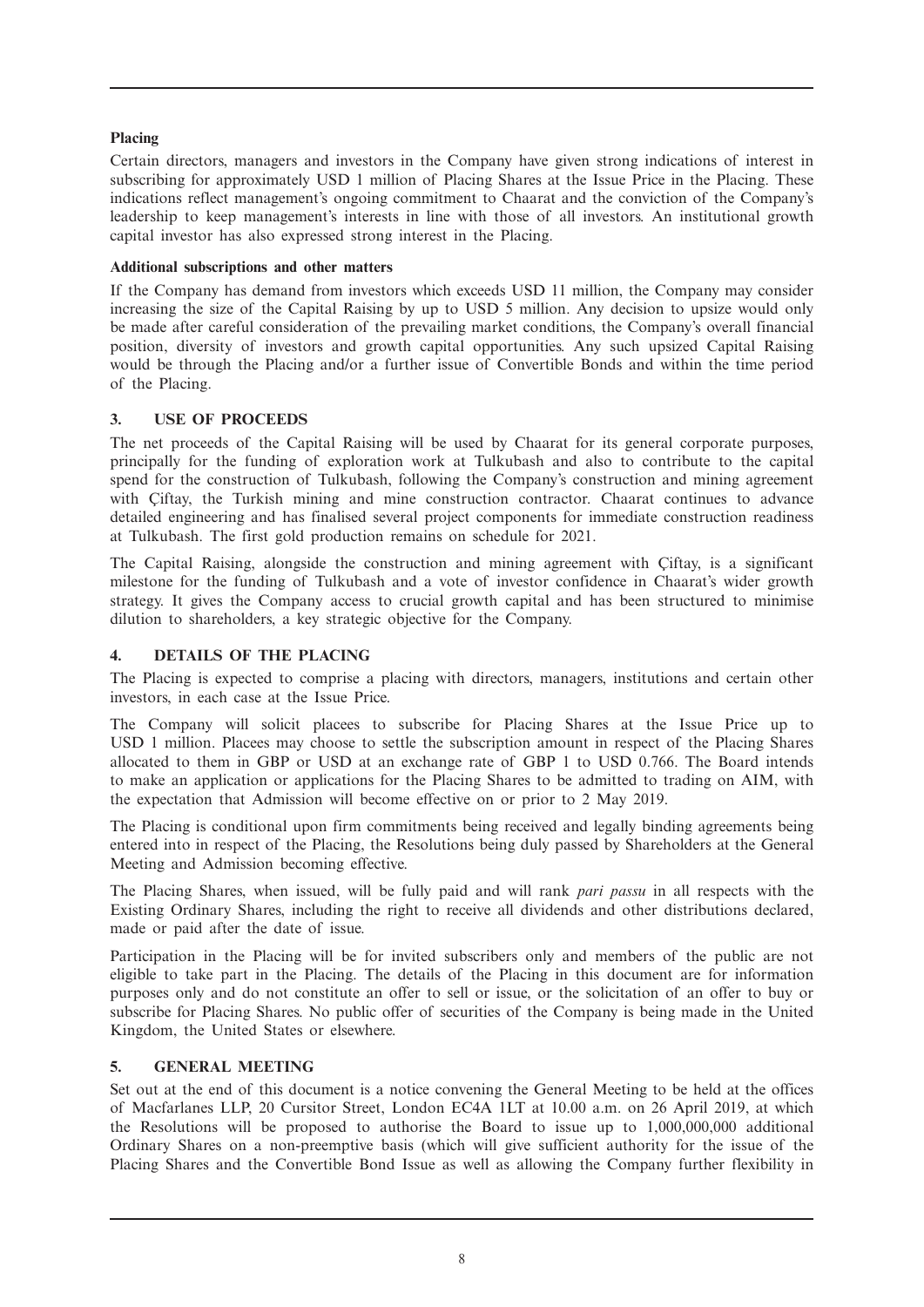relation to issues of securities over the next two years) and to ratify the issue by the Company of USD 250,000 of Convertible Bonds on 12 February 2019, which were issued without sufficient authority to allot the Ordinary Shares into which such Convertible Bonds may be converted. The Board does not, however, currently expect such conversion of Convertible Bonds to take place.

Resolutions 1 and 2 are being proposed as Resolutions of Members (as defined in Articles of the Company) and require approval by a simple majority of those votes cast (by persons present in person or by proxy) at the General Meeting for the resolutions to be passed. Resolutions 3, 4 and 5 are being proposed as special resolutions and require approval by at least 75 per cent. of the votes cast (by persons present in person or by proxy) at the General Meeting for the resolutions to be passed.

#### **6. ACTION TO BE TAKEN**

Whether or not you intend to be present at the General Meeting, you are asked to submit a valid proxy vote using the procedures described in the notes to the Notice of the General Meeting at the end of this document so as to be received not less than 48 hours (excluding any part of a day that is not a Business Day) before the time and date fixed for the holding of the meeting or any adjournment thereof (as the case may be). For the avoidance of doubt, the last possible date for the submission of proxy votes will be 10.00 a.m. on 24 April 2019 (or in the case of an adjournment of the General Meeting, not later than 48 hours before the time fixed for the holding of the adjourned meeting (excluding any part of a day that is not a Business Day)).

If you hold your Ordinary Shares in uncertificated form in CREST, you may vote using the CREST Proxy Voting Service in accordance with the procedures set out in the CREST Manual. Further details are also set out in the notes accompanying the Notice of General Meeting at the end of this document. Proxies submitted via CREST must be received by the Company's registrar (ID RA10) by no later than 10.00 a.m. on 24 April 2019 (or if the General Meeting is adjourned, 48 hours (excluding any part of a day that is not a Business Day) before the time fixed for the adjourned meeting).

The submission of a proxy vote by any method will not preclude Shareholders from attending the General Meeting and voting in person should they so wish.

#### **7. RECOMMENDATION**

The Directors consider the Capital Raising to be in the best interests of the Company and Shareholders as a whole. Accordingly, the Directors unanimously recommend Shareholders to vote in favour of the Resolutions to be proposed at the General Meeting as they intend to do so in respect of their (and their connected persons') beneficial holdings amounting, in aggregate, to not less that 134,818,925 Ordinary Shares, representing approximately 34.12 per cent. of the Existing Ordinary Shares.

Whilst the Directors believe that alternative sources of funding are available to the Company, they are of the view that the terms associated with such funding would be significantly more onerous than those of the Capital Raising. It is therefore important that shareholders vote in favour of the Resolutions.

Yours faithfully

**Martin Andersson** *Executive Chairman*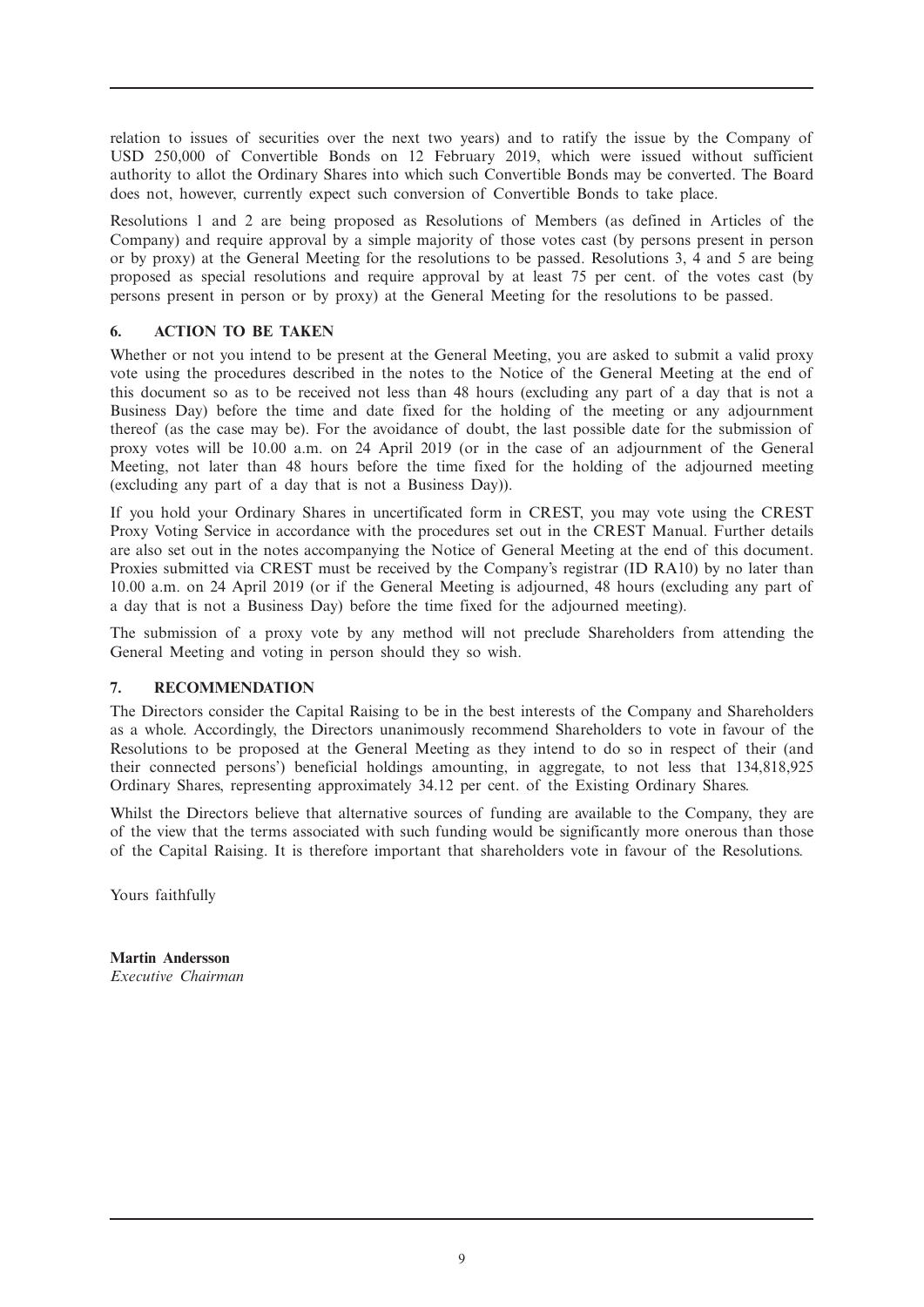# **DEFINITIONS**

The following definitions apply throughout this document, unless the context requires otherwise: "**Admission**" the admission of the Placing Shares to trading on AIM

|                               | becoming effective in accordance with Rule 6 of the AIM Rules.                                                                                                                                                                                                                             |
|-------------------------------|--------------------------------------------------------------------------------------------------------------------------------------------------------------------------------------------------------------------------------------------------------------------------------------------|
| "AIM"                         | the market of that name operated by the London Stock<br>Exchange.                                                                                                                                                                                                                          |
| "AIM Rules for Companies"     | the AIM Rules for Companies published by the London Stock<br>Exchange for the time being.                                                                                                                                                                                                  |
| "Board"                       | the board of directors of the Company for the time being.                                                                                                                                                                                                                                  |
| "Business Day"                | any day on which banks are open for business in London other<br>than a Saturday, Sunday or statutory holiday.                                                                                                                                                                              |
| "CA 2006"                     | the Companies Act 2006, as amended.                                                                                                                                                                                                                                                        |
| "Capital Raising"             | together, the Placing and the Convertible Bond Issue.                                                                                                                                                                                                                                      |
| "Closing Price"               | the closing mid-market price of an Ordinary Share on AIM as<br>derived from the AIM Appendix to the Daily Official List of the<br>London Stock Exchange.                                                                                                                                   |
| "Company or Chaarat"          | Chaarat Gold Holdings Limited, incorporated and registered in<br>British Virgin Islands under the BVI Business Companies Act,<br>2004 with registered number 1420336 whose registered office is<br>at Palm Grove House, PO Box 438, Road Town, Tortola, British<br>Virgin Islands, VG1110. |
| "Convertible Bonds"           | the secured convertible notes 2021 issued by the Company.                                                                                                                                                                                                                                  |
| "Convertible Bond Issue"      | the issue of up to USD 10 million Convertible Bonds, subject to<br>any decision by the Board to increase the size of the Capital<br>Raising by up to USD 5 million.                                                                                                                        |
| "CREST"                       | the computerised settlement system (as defined in the CREST<br>Regulations) operated by Euroclear which facilitates the holding<br>and transfer of title to shares in uncertificated form.                                                                                                 |
| "CREST Regulations"           | the Uncertificated Securities Regulations 2001 (SI 2001 No.<br>3755) as amended.                                                                                                                                                                                                           |
| "Depositary Interest Holders" | the registered holders of depositary interests in respect of<br>Ordinary Shares.                                                                                                                                                                                                           |
| "Directors"                   | the directors of the Company as at the date of this document<br>whose names are listed on page 6 of this document.                                                                                                                                                                         |
| "Enlarged Share Capital"      | the issued ordinary share capital of the Company on Admission<br>comprising the Existing Ordinary Shares and the Placing Shares.                                                                                                                                                           |
| "Euroclear"                   | Euroclear UK & Ireland Limited, a company incorporated in<br>England and Wales and the operator of CREST.                                                                                                                                                                                  |
| "Existing Ordinary Shares"    | the 395,167,015 Ordinary Shares in issue as at the date of this<br>document.                                                                                                                                                                                                               |
| "FCA"                         | the Financial Conduct Authority of the United Kingdom.                                                                                                                                                                                                                                     |
| "FSMA"                        | the Financial Services and Markets Act 2000, as amended.                                                                                                                                                                                                                                   |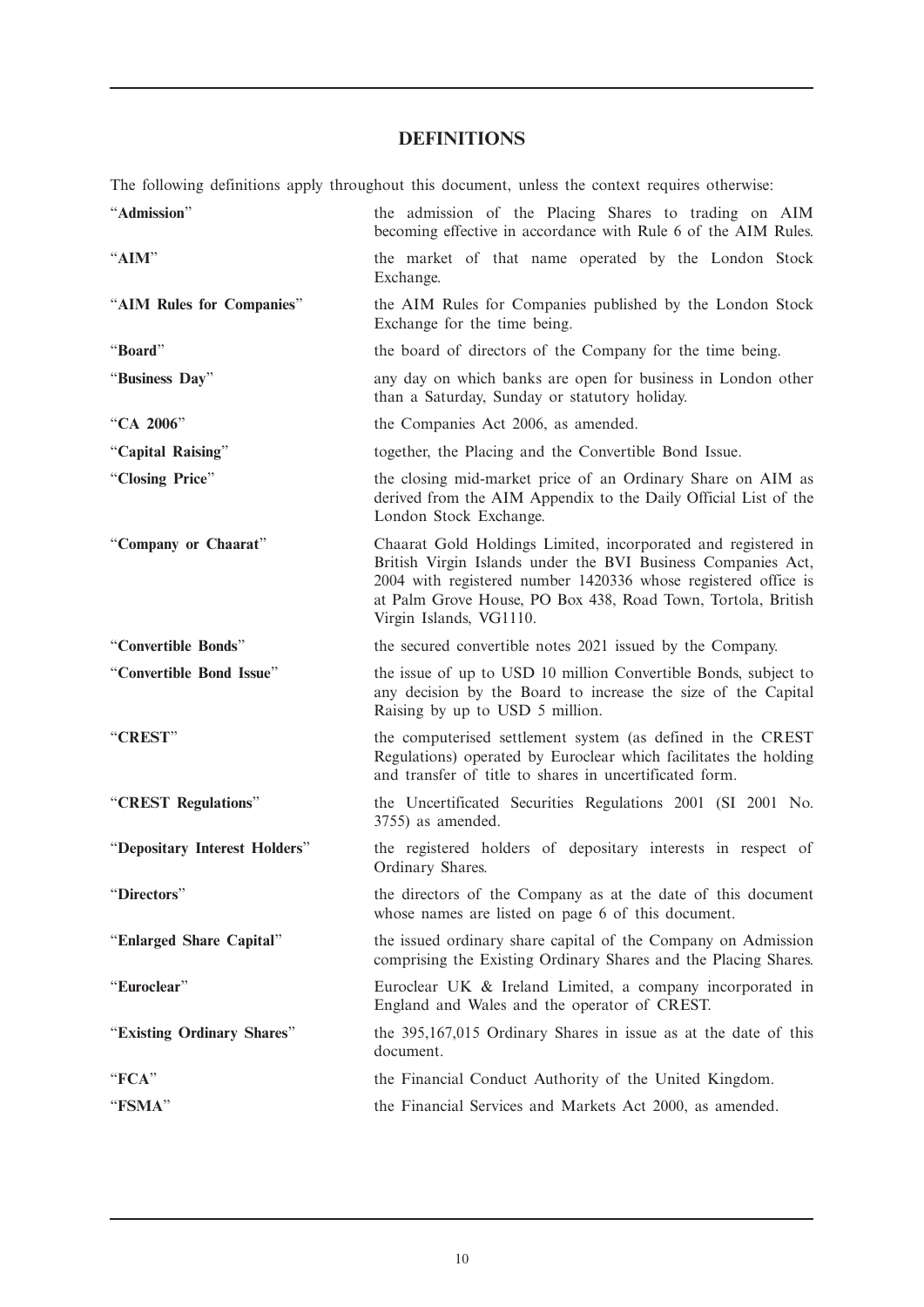| "General Meeting"        | the general meeting of the Company convened pursuant to the<br>Notice and to be held at the offices of Macfarlanes LLP,<br>20 Cursitor Street, London EC4A 1LT at 10.00 a.m. on 26 April<br>2019 (and any adjustment and reconvening thereof).              |
|--------------------------|-------------------------------------------------------------------------------------------------------------------------------------------------------------------------------------------------------------------------------------------------------------|
| "Issue Price"            | 30 pence per Placing Share.                                                                                                                                                                                                                                 |
| "London Stock Exchange"  | London Stock Exchange plc.                                                                                                                                                                                                                                  |
| "Notice"                 | the notice of General Meeting which is set out at the end of this<br>document.                                                                                                                                                                              |
| "Official List"          | the official list of the UK Listing Authority.                                                                                                                                                                                                              |
| "Ordinary Shares"        | the ordinary shares of USD 0.01 each in the capital of the<br>Company.                                                                                                                                                                                      |
| "Placing"                | the conditional placing of the Placing Shares at the Issue Price.                                                                                                                                                                                           |
| "Placing Shares"         | up to 2,553,333 Ordinary Shares to be allotted and issued<br>pursuant to the Placing, subject to any decision by the Board to<br>increase the size of the Capital Raising by up to USD 5 million.                                                           |
| "Prospectus Rules"       | the Prospectus Rules (in accordance with section 73A(3) of<br>FSMA) of the FCA.                                                                                                                                                                             |
| "Resolutions"            | the resolutions set out in the Notice which are to be proposed<br>at the General Meeting for the purpose of among other things,<br>the Capital Raising and, granting the Directors general authority<br>to allot Ordinary Shares on a non-preemptive basis. |
| "Securities Act"         | the US Securities Act of 1933, as amended.                                                                                                                                                                                                                  |
| "Shareholders"           | the registered holders of Ordinary Shares.                                                                                                                                                                                                                  |
| "UK" or "United Kingdom" | the United Kingdom of Great Britain and Northern Ireland.                                                                                                                                                                                                   |
| "uncertificated"         | recorded on the relevant register of the share or security<br>concerned as being held in uncertificated form in CREST and<br>title to which, by virtue of the CREST Regulations may be<br>transferred by means of CREST.                                    |

Unless otherwise indicated, all references in this document to "GBP", " $\mathbf{\hat{t}}$ ", "pence" or "p" are to the lawful currency of the United Kingdom and all reference in this document to "USD" or "US\$" are to the lawful currency of the United States.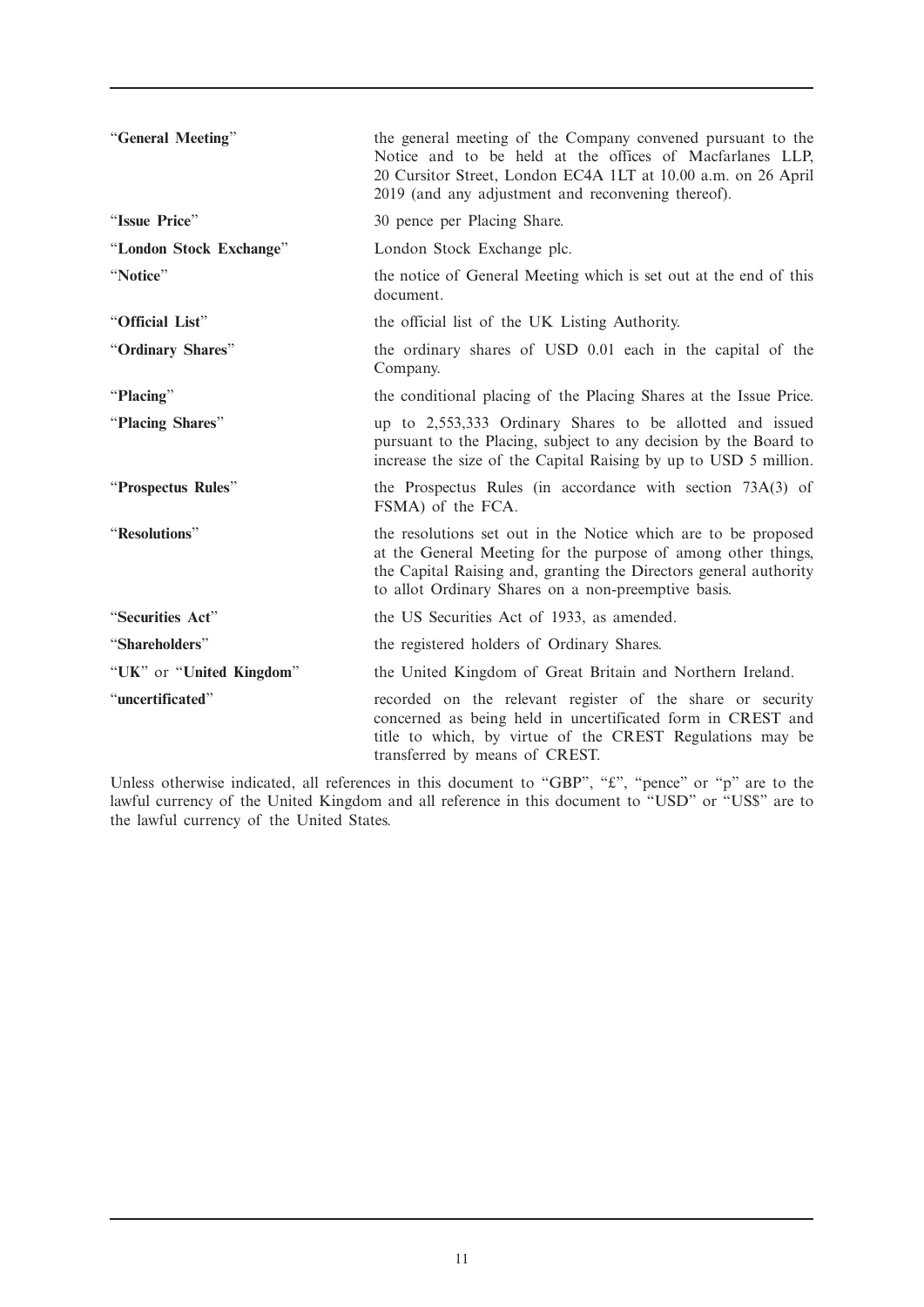# **CHAARAT GOLD HOLDINGS LIMITED**

*(Incorporated and registered in British Virgin Islands under the BVI Business Companies Act, 2004 with registered number 1420336)*

#### **NOTICE OF GENERAL MEETING**

**NOTICE IS HEREBY GIVEN** that a General Meeting of Chaarat Gold Holdings Limited (the "Company") will be held at the offices of Macfarlanes LLP, 20 Cursitor Street, London EC4A 1LT at 10.00 a.m. BST on 26 April 2019 for the purpose of considering and, if thought fit, passing the following resolutions.

You will not receive a Form of Proxy or Form of Direction for the General Meeting in the post. Instead, Shareholders will receive instructions to enable you to vote electronically and how to register to do so, and Depositary Interest Holders will be able to vote in CREST. You will still be able to vote in person at the General Meeting, and may request a hard copy Proxy Form directly from the Registrars, Link Asset Services, 34 Beckenham Road, Beckenham, Kent, BR3 4TU (telephone number: 0871 664 0300 or 0371 664 0300).

#### **Resolutions of Members**

- 1 To authorise in accordance with Regs. 3.1 to 3.7 of the Articles the directors of the Company to allot up to 1,000,000,000 Relevant Securities (as defined in Reg. 3.2 of the Articles, and in addition to the Company's existing authority to allot Relevant Securities under the Articles) from the date of these resolutions until 26 April 2021, including any allotment made after such authority has expired of Relevant Securities which are allotted in pursuance of an offer or agreement made by the Company before such authority has expired.
- 2 To increase in accordance with Clause 5.3 of the Memorandum the number of Shares (as defined in the Memorandum) that the Company is authorised to issue by 1,000,000,000 Shares of US\$ 0.01 par value each of a single class.

#### **Special Resolutions**

- 3 To authorise in accordance with Reg. 5.1 of the Articles the directors of the Company to allot Equity Securities (as defined in Reg. 4.8 of the Articles, and in addition to the Company's existing authority to allot Equity Securities under the Articles) pursuant to the general authority granted under resolution 1 above as if the pre-emption rights contained in Regs. 4.1 to 4.6 and Reg. 4.8 of the Articles did not apply to such allotment.
- 4 To amend Clause 5.1 of the Memorandum in accordance with Clause 11 of the Memorandum by deleting the reference to "600,000,000 Shares of US\$0.01 par value of a single class" and replacing it with a reference to "1,395,167,015 Shares of US\$0.01 par value of a single class".
- 5 To ratify the issue by the Company of USD 250,000 of secured convertible notes 2021 on 12 February 2019, which may be converted into ordinary shares in the Company.

Dated: 2 April 2019

By order of the Board **Martin Andersson** *Executive Chairman*

Registered Office: Palm Grove House, PO Box 438, Road Town, Tortola, British Virgin Islands, VG1110